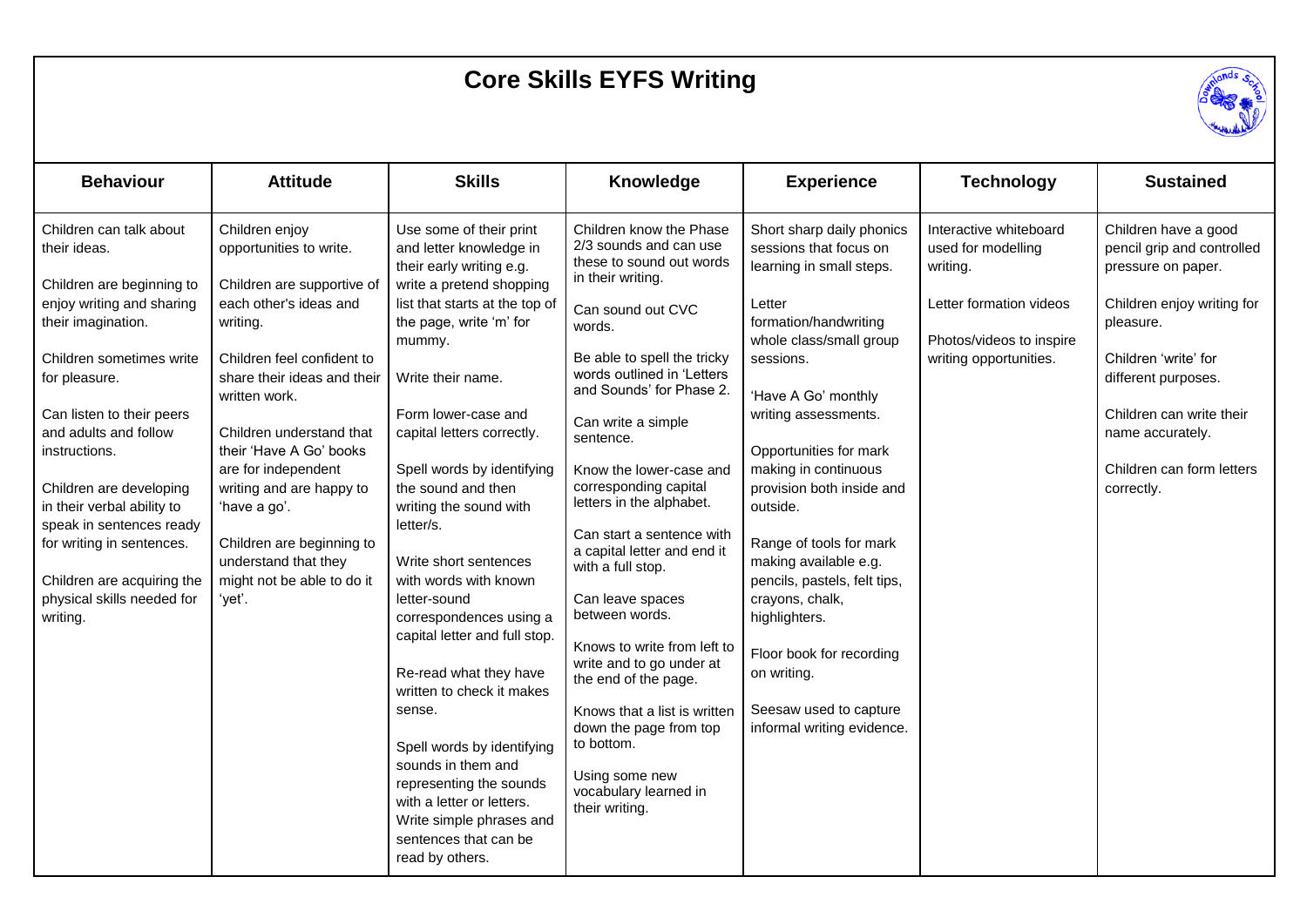## **KS1 Writing Core Skills**



| <b>Behaviour</b>                                                                                                                                                                                                                                                                                                                                  | <b>Attitude</b>                                                                                                                                                                | <b>Skills</b>                                                                                                                                                                                                                                                                                                                                                                                                                                          | Knowledge                                                                                                                                                                                                                                                                                                                                                                                                                                                                                                                                                                                                                                                                                                                               | <b>Experience</b>                                                                                                                                                                                                                                                                                                                                                                                                                                                                                                                                                                                                                                | <b>Technology</b> | <b>Sustained</b>                                                                                                                                                                                                                         |
|---------------------------------------------------------------------------------------------------------------------------------------------------------------------------------------------------------------------------------------------------------------------------------------------------------------------------------------------------|--------------------------------------------------------------------------------------------------------------------------------------------------------------------------------|--------------------------------------------------------------------------------------------------------------------------------------------------------------------------------------------------------------------------------------------------------------------------------------------------------------------------------------------------------------------------------------------------------------------------------------------------------|-----------------------------------------------------------------------------------------------------------------------------------------------------------------------------------------------------------------------------------------------------------------------------------------------------------------------------------------------------------------------------------------------------------------------------------------------------------------------------------------------------------------------------------------------------------------------------------------------------------------------------------------------------------------------------------------------------------------------------------------|--------------------------------------------------------------------------------------------------------------------------------------------------------------------------------------------------------------------------------------------------------------------------------------------------------------------------------------------------------------------------------------------------------------------------------------------------------------------------------------------------------------------------------------------------------------------------------------------------------------------------------------------------|-------------------|------------------------------------------------------------------------------------------------------------------------------------------------------------------------------------------------------------------------------------------|
| Children can talk about<br>their ideas.<br>Children are beginning to<br>enjoy writing and sharing<br>their imagination.<br>Children sometimes write<br>for pleasure.<br>Can listen to their peers<br>and adults and follow<br>instructions.<br>Children are verbally<br>forming sentences<br>correctly and using the<br>standard form of English. | Children enjoy<br>opportunities to write.<br>Children are supportive of<br>each other's ideas and<br>opinions.<br>Children are happy to<br>read their own writing out<br>loud. | Children can use all of the<br>year 1 and 2 statutory<br>spellings in their own<br>writing.<br>Children can write<br>nonfiction and fiction<br>pieces.<br>Children can read their<br>own writing back out loud.<br>Children can plan their<br>writing verbally.<br>Children can use simple<br>prefixes and suffixes in<br>their writing<br>Children can clearly form<br>their letters, holding their<br>pencil correctly and<br>leaving finger spaces. | Children know all of their<br>phonetic sounds and are<br>using them to spell<br>phonetically in their work.<br>Children know all the letters<br>of the alphabet and can<br>distinguish between the<br>sound and letter name.<br>Children can use full stops,<br>question marks, capital<br>letters and apostrophes<br>(contractions) automatically.<br>Children can occasionally<br>use higher level vocabulary.<br>Children can use commas for<br>lists.<br>Children can use<br>conjunctions in their writing.<br>Children can use time<br>conjunctions and adverbs to<br>start sentences.<br>Children can chronologically<br>order sentences.<br>Children are starting to use<br>noun phrases to add<br>description to their writing. | Blandford town, museum<br>and church visit (Great<br>Fire of Blandford)<br><b>Blandford Camp centre</b><br>walk.<br>Portland Bill lighthouse<br>(Lighthouse Keepers<br>Lunch story)<br>Texts:<br>Katie Morag stories<br>Lighthouse Keeper<br>stories<br>The Gun Powder Plot -<br>BBC teach videos.<br>Don't Spill the Milk<br><b>Traditional Tales</b><br><b>Old Bear Stories</b><br><b>What Ever Next</b><br><b>Neil Armstrong</b><br><b>Christopher Columbus</b><br>The Little Polar Bear<br>Jim and the Beanstalk<br>Crazy Charlie<br><b>Funny Bones</b><br>The Tiny Seed<br><b>Billy's Sunflower</b><br>Vlad and the Great Fire of<br>London |                   | Children can write in<br>other areas of the<br>curriculum.<br>Children are confident<br>learners.<br>Children are excited to<br>write outside of school.<br>Children will be beginning<br>to write at length on a<br>more regular basis. |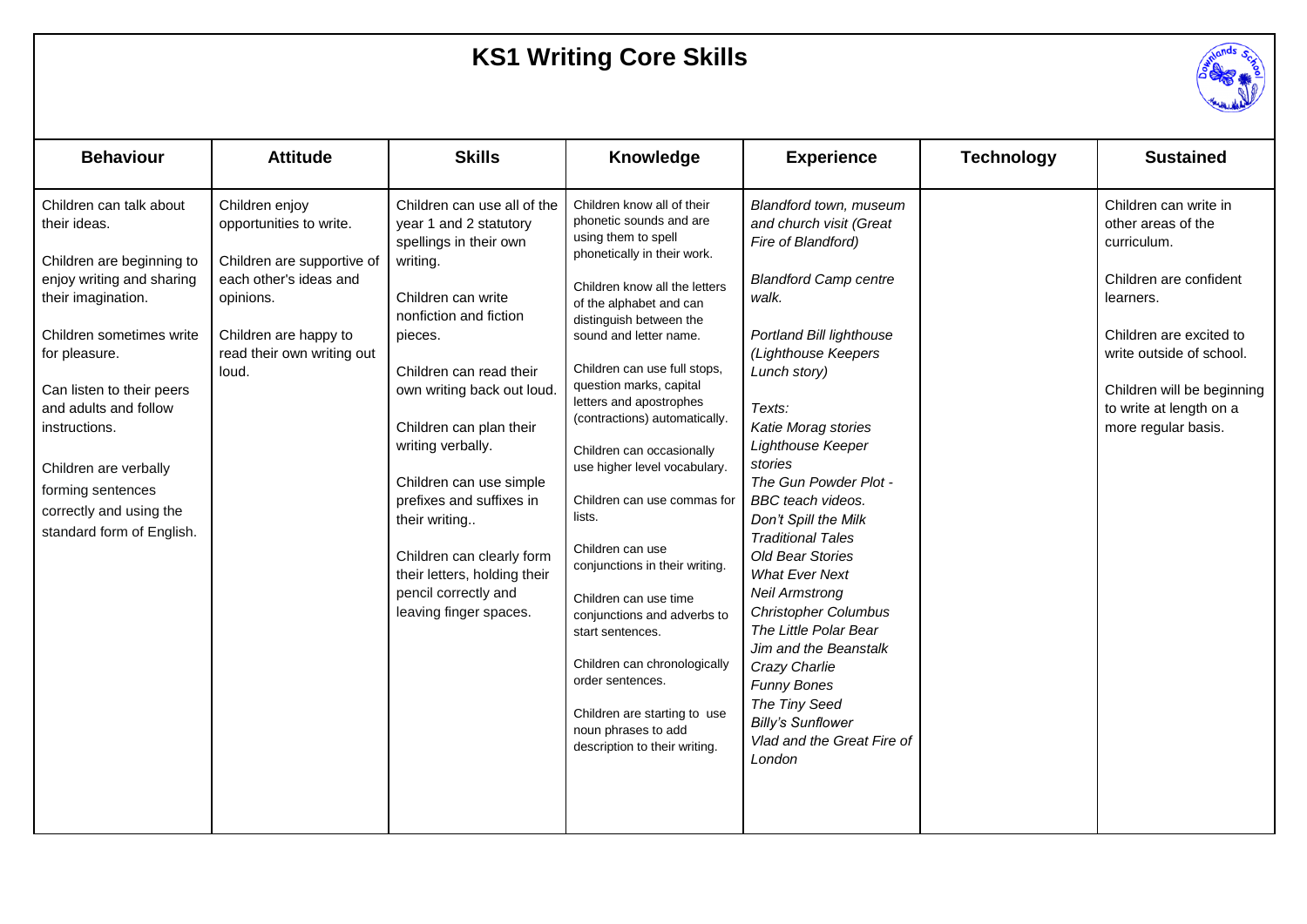## **LKS2 Writing Core Skills**



| <b>Behaviour</b>                                                                                                                                                                                                                                                                                                                                         | <b>Attitude</b>                                                                                                                                                                             | <b>Skills</b>                                                                                                                                                                                                                                                                                                                                                                                                                                                                                                                                 | Knowledge                                                                                                                                                                                                                                                                                                                                                                                                                                                                                                                                                                                   | <b>Experience</b>              | <b>Technology</b>                                                                 | <b>Sustained</b>                                                                                                                                                     |
|----------------------------------------------------------------------------------------------------------------------------------------------------------------------------------------------------------------------------------------------------------------------------------------------------------------------------------------------------------|---------------------------------------------------------------------------------------------------------------------------------------------------------------------------------------------|-----------------------------------------------------------------------------------------------------------------------------------------------------------------------------------------------------------------------------------------------------------------------------------------------------------------------------------------------------------------------------------------------------------------------------------------------------------------------------------------------------------------------------------------------|---------------------------------------------------------------------------------------------------------------------------------------------------------------------------------------------------------------------------------------------------------------------------------------------------------------------------------------------------------------------------------------------------------------------------------------------------------------------------------------------------------------------------------------------------------------------------------------------|--------------------------------|-----------------------------------------------------------------------------------|----------------------------------------------------------------------------------------------------------------------------------------------------------------------|
| Children can talk about<br>their ideas and plan their<br>writing.<br>Children enjoy writing and<br>sharing their imagination.<br>Children know that writing<br>is for anyone and<br>sometimes write for<br>pleasure.<br>Can listen to their peers<br>and adults.<br>Children are continuing to<br>develop their<br>understanding of<br>Standard English. | Children enjoy<br>opportunities to write at<br>length.<br>Children are supportive of<br>each other's ideas and<br>opinions.<br>Children are happy to<br>read their own writing out<br>loud. | Children can use all of the<br>year 3 and 4 statutory<br>spellings in their own<br>writing.<br>Children can write both<br>nonfiction and fiction<br>pieces.<br>Children can think about<br>how their writing sounds<br>and is received.<br>Children can edit their<br>own writing.<br>Children can plan their<br>writing.<br>Children can use prefixes<br>and suffixes in their<br>writing.<br>Children can present their<br>ideas verbally and are<br>beginning to back up their<br>arguments.<br>Children can clearly and<br>legibly write. | Children can use full<br>stops, capital letters and<br>apostrophes (for<br>possession and<br>contractions)<br>automatically.<br>Children can use some<br>high level vocabulary for<br>impact.<br>Children can use commas<br>after fronted adverbials<br>and for lists.<br>Children can use a variety<br>of conjunctions.<br>Children can use some<br>different openers<br>(ISPACE).<br>Children can order their<br>writing for purpose and<br>use paragraphs<br>effectively.<br>Children are starting to<br>use figurative language to<br>improve the description in<br>their fiction work. | Book Week.<br><b>Big Write</b> | Lexi Core 5<br><b>Spelling Frame</b><br>SPaG Gold<br><b>Oxford Dictionary App</b> | Children continue to enjoy<br>English throughout their<br>education.<br>Children write for<br>pleasure.<br>Children are excited<br>about their writing<br>experience |